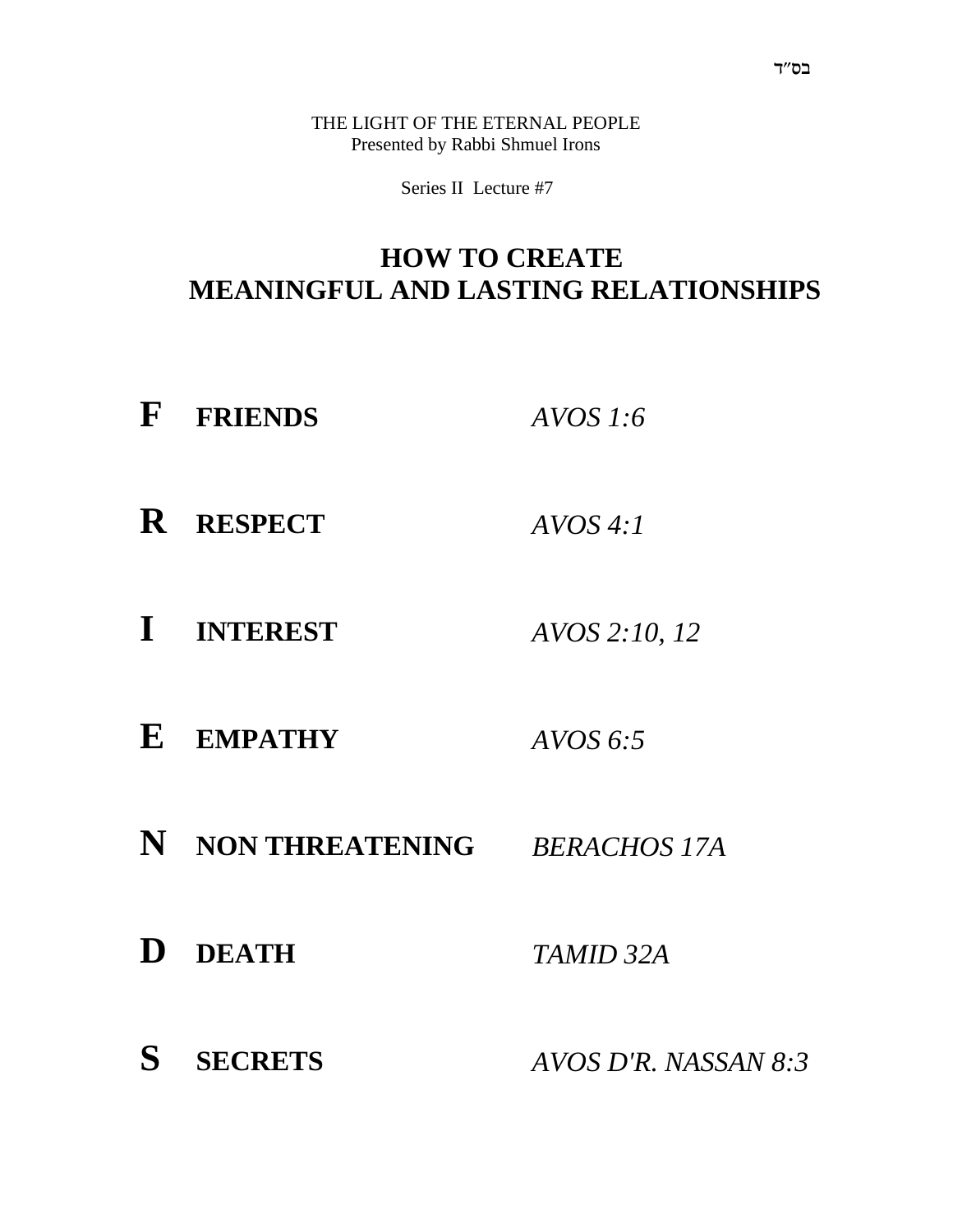### **F FRIENDSHIP** *AVOS 1:6*

#### **L LIFT YOU UP WHEN YOU ARE DOWN**

c) טובים השנים מן – האחד אשר יש – להם שכר טוב בעמלם: (י) כי אם - יפלו האחד יקים את - חברו ואילו האחד שיפול ואין שני להקימו: (יב) ואם – יתקפו האחד השנים יעמדו נגדו והחוט המשלש לא במהרה ינתק: קהלת פרק ד

Two are better than one; because they have a good reward for their labor. **For if they fall, the one will lift up his fellow; but woe to him that is alone when he falleth; for he hath not another to help him up** . . . . And if one prevail against him, two shall withstand him; and a threefold cord is not quickly broken. **Ecclesiastes 4:9-12**

## **I INSPIRE YOU**

אמר להם צאו וראו איזוהי דרך ישרה שידבק בה האדם . . . . רבי יהושע אומר חבר טוב. אמר להם צאו וראו איזוהי דרך רעה שיתרחק ממנה האדם . . . . רבי יהושע אומר ח**בר רע.** אבות  $d$ פרק ב: משנה ט

[Rabban Yochanan Ben Zakai] said to them (his disciples): Go out and discern **which is the proper way to which a man should cling** . . . Rabbi Yehoshua said: **A good friend**. . . . He said to them: **Go out and discern which is the evil path from which a man should distance himself**. . . . Rabbi Yehoshua said: **A wicked friend**. **Avos 2:9**

# **G GUIDE YOU**

. דאגה בלב איש ישחנה – ישיחנה לאחרים.  $\,$ יומא עה

Worry in the heart, boweth it down.(Proverbs 12:25) One should tell thereof to others. **Yoma 75a**

# **H HELP YOU**

ואם – יתקפו האחד השנים יעמדו נגדו והחוט המשלש לא במהרה ינתק: קהלת פרק ד:יב

**And if one prevail against him, two shall withstand him;** and a threefold cord is not quickly broken. **Ecclesiastes 4:9-12**

## **T TEACH YOU**

א״ר יוסי בר׳ חנינא, מאי דכתיב: (ירמיהו נ׳) חרב אל הבדים ונואלו? חרב על צוארי שונאיהם של ת"ח שיושבין ועוסקין בתורה בד בבד ולא עוד, אלא שמטפשין, כתיב הכא: ונואלו, וכתיב התם: (במדבר י"ב) אשר נואלנו, ולא עוד, אלא שחוטאין, שנאמר: ואשר חטאנו. ... ואיבעית אימא, מהכא: (ישעיהו י"ט) נואלו שרי צוען. מכות י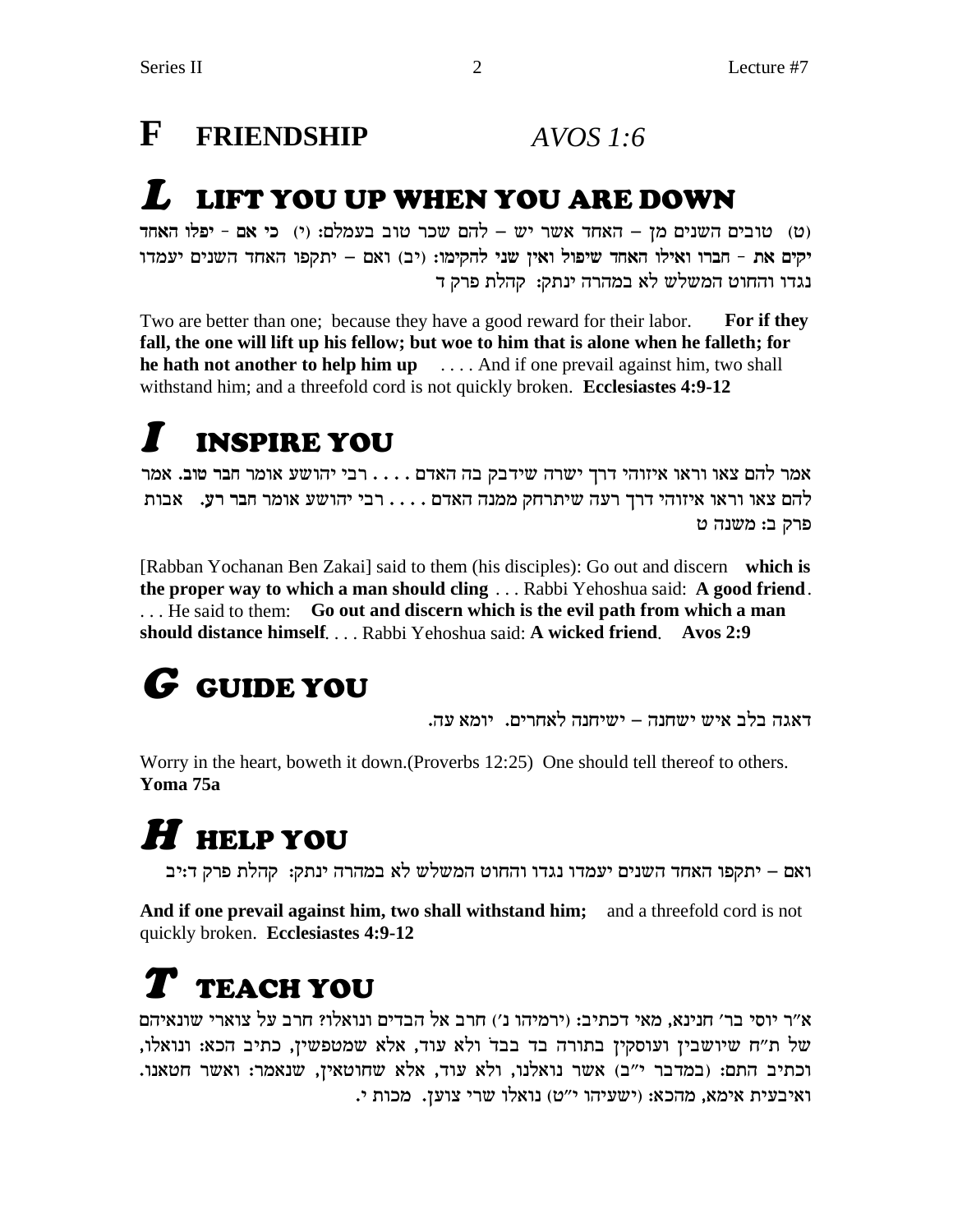R. Yosei b. Hanina said: What is the import, [he asked], of the words, a sword upon [the boasters] ha-baddim and they shall become fools? May a sword fall upon the neck of the foes of scholar-disciples, that sit and engage in the study of the Torah, solitary [bad] and apart [b'bad]! Nay, furthermore, such wax foolish! Holy Writ has here, and they shall become fools — and elsewhere it says, wherein we have done foolishly; nay, furthermore, they also become sinners, as it is added there, and wherein we have sinned' If you prefer, [it is derived] from this verse, The princes of Zoan have become fools. **Makos 10a**

#### **ACQUIRING A FRIEND**

יהושע בן פרחיה אומר עשה לך רב. וקנה לך חבר. והוי דן את כל האדם לכף זכות: אבות <u>ነ:</u>X

Joshua b. Perahiah used to say: Appoint for thyself a teacher and **acquire for thyself a friend** and judge all men in the scale of merit. **Avos 1:6**

ומה שאמר וקנה לך חבר בלשון קניה שאם לא ימצאנו בחנם יקחנה בכספו ויבזבז נכסיו כדי להשיג אל הבר טוב או שיקחנו בפיוס דברים ובלשון רכה ולא יקפיד בדבריו ויסבול אמרי פיהו אף כשיאמר דבר כנגדו אל ישיבהו מענה שבלא כן לא ישאר באהבה שהדעות חלוקים הם . . . וזה שאמר שלמה המלך ע"ה (משלי יז:כב) מכסה פשע מבקש אהבה. פירוש רבינו יונה אבות א:ו

And the reason that the Mishna expressed itself in terms of **acquisition** is because [the Mishna is telling us that] if a person cannot find a friend without paying for one he should acquire one through his wealth and spend his money in order to get hold of a good friend. Or alternately it means that one should acquire [actually keep] a friend through appeasing him verbally and in a soft tone and he shouldn't become impatient with his affairs but rather he should bear the brunt of his statements, even though they may be directed against him, and he should not retort in kind. For without this [forbearance] the love [amongst friends] will not remain. The reason for this is that the personalities of people are different. . . . And this is what King Solomon meant when he said: (Proverbs 17:22) He who hides the wrongdoing [of others] is actually seeking love. **Commentary of Rabbi Yonah (13th Century) to Avos 1:6**

#### **R RESPECT** *AVOS 4:1*

איזהו מכובד המכבד את הבריות. שנאמר (שמואל א ב). כי מכבדי אכבד ובוזי יקלו: אבות  $x:7$ 

Who is he that is honoured? He who honours his fellow men, as it is said: For them that honour me I will honour, and they that despise me shall be lightly esteemed. **Avos 4:1**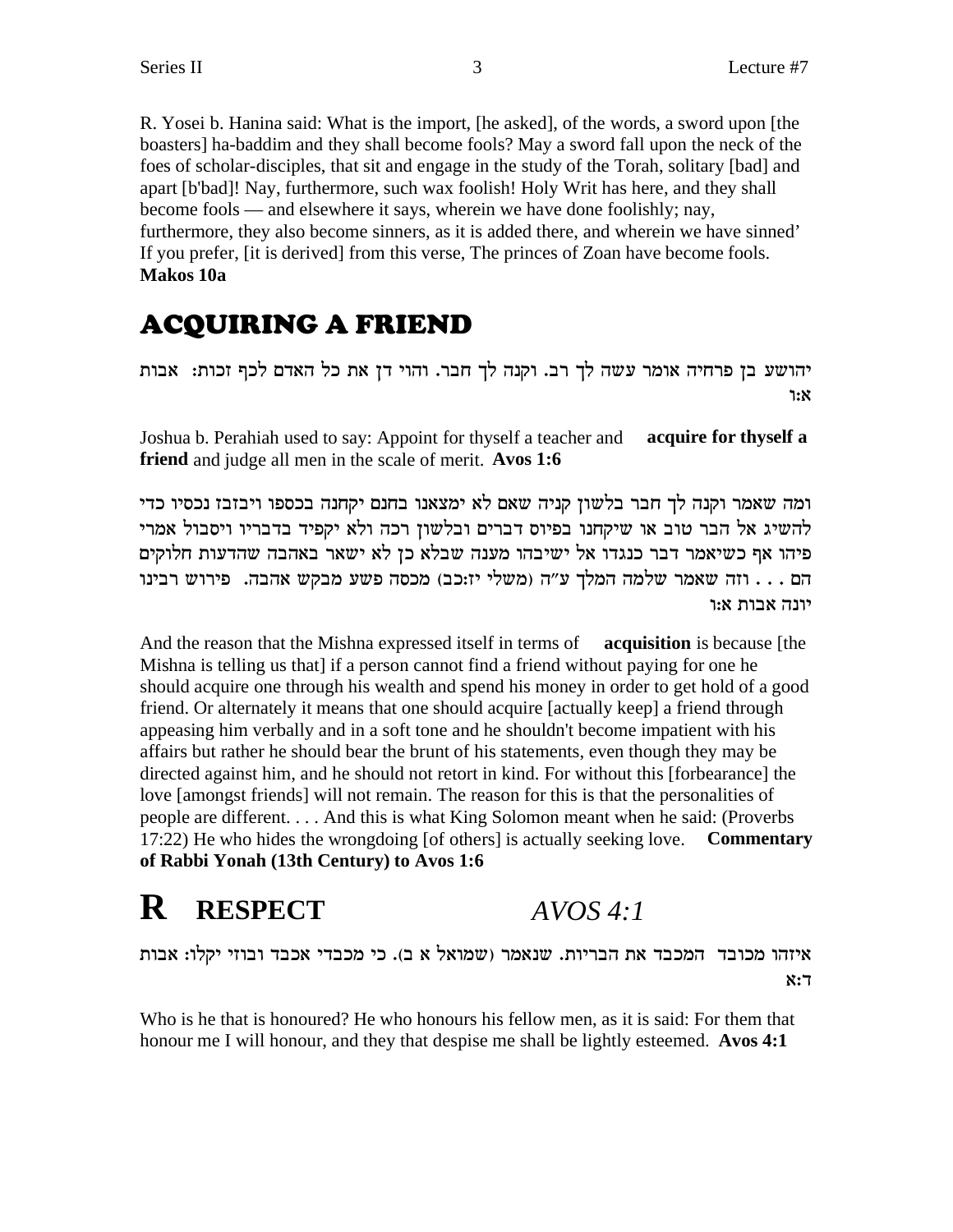הקר רגלך מבית רעך פן ישבעך ושנאך. משלי כה:יז

Make thy foot rare in the neighbor's house; lest he be weary of thee, and so hate thee. Proverbs 25:17

כתיב מנע רבים מתוך ביתך ולא הכל תביא אל ביתך ־ והא רבי נמי אמרה, דתניא, רבי אומר: לעולם לא ירבה אדם רעים בתוך ביתו שנאמר (משלי י"ח) איש רעים להתרועע. סנהדרין ק:

'Withhold the multitude from thy house, and bring not every one into thy house!' But Rabbi said the same, for it has been taught, Rabbi said: One should never have a multitude of friends in his house, for it is written, A man that hath many friends bringeth evil upon himself. Sanhedrin 100b

 $\mathbf I$ **INTEREST** AVOS 2:10.12

רבי אליעזר אומר יהי כבוד חברך חביב עליך כשלך. . . . רבי יוסי אומר יהי ממון חברך חביב עליך כשלך. אבות ב:י,יב

R. Eliezer said: Let the honor of thy friend be as dear to thee as thine own . . . R. Yosei said: Let the property of thy fellow be as precious unto thee as thine own. Avos 2:10, 12

E **EMPATHY**  $AVOS 6.5$ 

נושא בעול עם חברו. אבות ו:ו

[The true Torah scholar] shares in the bearing of a burden with his colleague. Avos 6:6

#### N NON THREATENING **BERACHOS 17A**

מרגלא בפומיה דאביי: לעולם יהא אדם ערום ביראה, (משלי ט"ו) מענה רך משיב חמה ומרבה שלום עם אחיו ועם קרוביו ועם כל אדם, ואפילו עם נכרי בשוק, כדי שיהא אהוב למעלה ונחמד למטה, ויהא מקובל על הבריות. אמרו עליו על רבן יוחנן בן זכאי שלא הקדימו אדם שלום מעולם ואפילו נכרי בשוק. ברכות יז.

A favourite saying of Abaye was: A man should always be subtle in the fear of heaven. A soft answer turneth away wrath, and one should always strive to be on the best terms with his brethren and his relatives and with all men and even with the heathen in the street, in order that he may be beloved above and well-liked below and be acceptable to his fellow creatures. It was related of R. Yohanan b. Zakkai that no man ever gave him greeting first, even a heathen in the street. Berachos 17a